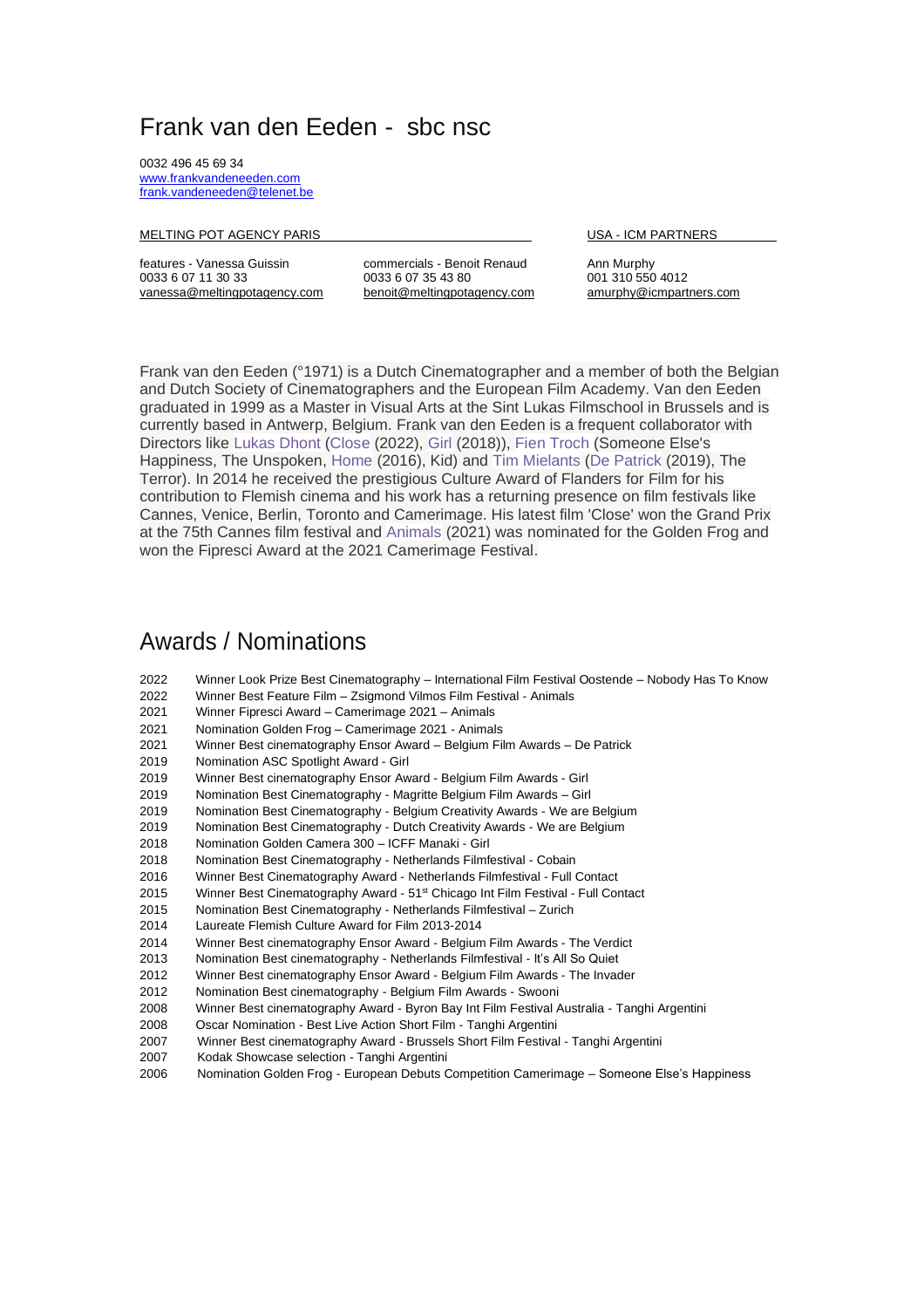# Filmography (Partial)

### **Close 2022**

| directed by | Lukas Dhont                                 |
|-------------|---------------------------------------------|
| with        | Emilie Dequenne, Lea Drucker, Eden Dambrine |
| produced by | Menuet (BE), Diaphana, Topkapi, Versus      |
|             |                                             |

Grand Prix – Cannes 2022

### **Nobody Has To Know 2020**

| directed by | Tim Mielants & Bouli Lanners                                                   |
|-------------|--------------------------------------------------------------------------------|
| with        | Bouli Lanners, Michelle Fairley                                                |
| produced by | Versus Production (Belgium), Barry Crerar (UK), Playtime (FR), Prime Time (BE) |

### **Animals 2019**

| directed by | Nabil BenYadir                   |
|-------------|----------------------------------|
| with        | Soufiane Chilah                  |
| produced by | 10.80 Films, Les Films du Fleuve |

### **De Patrick 2019**

| directed by | <b>Tim Mielants</b>                                                                                                                                                                                                                                                                                                                                                                                                                                                                                   |
|-------------|-------------------------------------------------------------------------------------------------------------------------------------------------------------------------------------------------------------------------------------------------------------------------------------------------------------------------------------------------------------------------------------------------------------------------------------------------------------------------------------------------------|
| with        | Kevin Janssens, Pierre Bokma, Jemain Clemen, Hannah Hoekstra                                                                                                                                                                                                                                                                                                                                                                                                                                          |
| produced by | Savage Film (Belgium), Topkapi Films (the Netherlands)                                                                                                                                                                                                                                                                                                                                                                                                                                                |
|             | Best cinematography - Ensor Belgium Film Awards - 2021<br>Best Film - Ensor Belgium Film Awards - 2021<br>Best Director - Ensor Belgium Film Awards - 2021<br>Best Actor / Art Direction - Ensor Belgium Film Awards - 2021<br>Best Flemish Film - Magritte Awards 2020<br>Best Director - Transilvania Int Film Fest - 2020<br>Best Director - 54th Karlovy Vary International Film Festival 2019<br>Best Picture - Austin Fantastic Fest Usa 2019<br>Best Director - Austin Fantastic Fest Usa 2019 |

| Girl                               | 2018                                                                                                                                                                                                                                                                                                                                                                                                                                                                                                                                                                                                                                                                                                                                                                                                                                                                                                                                                                                                                                                                                                                                                                                                                                                               |
|------------------------------------|--------------------------------------------------------------------------------------------------------------------------------------------------------------------------------------------------------------------------------------------------------------------------------------------------------------------------------------------------------------------------------------------------------------------------------------------------------------------------------------------------------------------------------------------------------------------------------------------------------------------------------------------------------------------------------------------------------------------------------------------------------------------------------------------------------------------------------------------------------------------------------------------------------------------------------------------------------------------------------------------------------------------------------------------------------------------------------------------------------------------------------------------------------------------------------------------------------------------------------------------------------------------|
| directed by<br>with<br>produced by | Lukas Dhont<br>Victor Polster, Arieh Worthalter, Tijmen Govaerts, Valentijn Dhaenens<br>Menuet (Belgium), Frakas Productions                                                                                                                                                                                                                                                                                                                                                                                                                                                                                                                                                                                                                                                                                                                                                                                                                                                                                                                                                                                                                                                                                                                                       |
|                                    | Cannes 2018 : Winner Camera D'or / Best Performance / Fipresci Award<br>ASC Spotlight Award Nomination 2019<br>Best cinematography - Ensor Belgium Film Awards 2019<br>Best Cinematography Nomination / Magritte Awards 2019<br>Best Flemish Film / Best Screenplay / Best Actor - Magritte Awards 2019<br>ICFF Manaki Brothers 2018 - Official selection, Golden Camera 300 nomination<br>Lumière Award Winner – France 2019<br>Winner Discovery Award / European Film Awards 2018<br>César Nomination France - Best Foreign Film 2019<br>Golden Globes, Nomination Best Foreign Language Film 2019<br>Best Film - Ensor Belgium Film Awards 2019<br>Best Director - Ensor Belgium Film Awards 2019<br>Best Actor / Screenplay / Editing / Production design / Music - Ensor Belgium Film Awards 2019<br>Cannes 2018 : Winner Queer Palm<br>Belgium submission Foreign Language Film, Oscars 2019<br>Film Festival Palic: Winner Golden Tower<br>Odessa International Film Festival: Winner Best Actor<br>Official selections: Toronto, San Sebastian, Karlovy Vary<br>Les Arcs European Film Festival: Winner Titrafilm Prize<br>London Film Festival 2018 : Winner Sutherland Award<br>San Sebastian Int Film Festival 2018 : Sebastiane Award & Audience Award |
|                                    | Zurich Film Festival: Winner Golden Eye (Best Int Feature Film)                                                                                                                                                                                                                                                                                                                                                                                                                                                                                                                                                                                                                                                                                                                                                                                                                                                                                                                                                                                                                                                                                                                                                                                                    |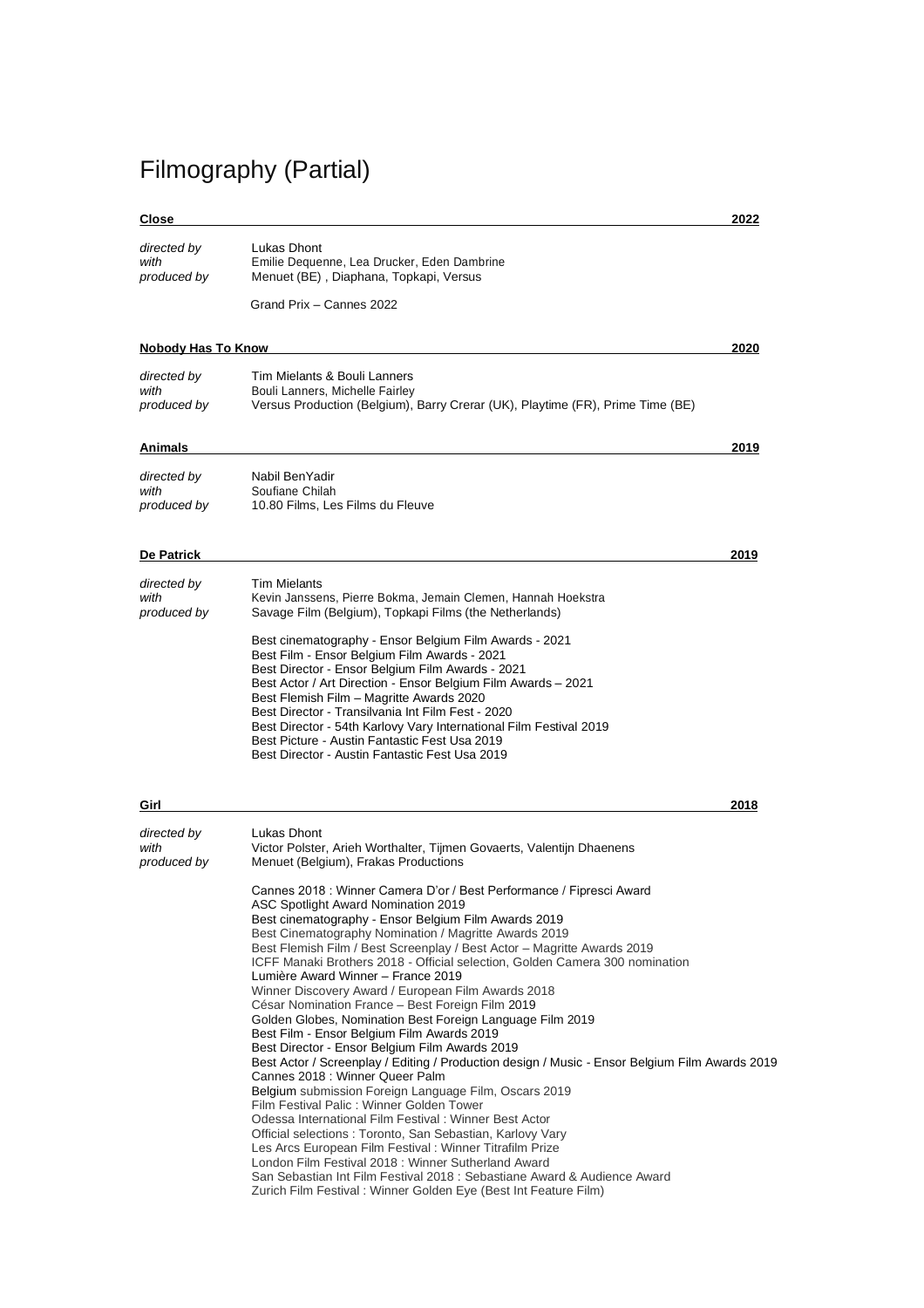### **The Terror 2018**

| directed by<br>with<br>produced by<br>Showrunners | Tim Mielants, Episodes 7 - 8 - 9 - 10<br>Jared Harris, Cieran Hinds, Tobias Menzies<br>Scottfree for AMC<br>David Kajganich, Soo Hugh |      |
|---------------------------------------------------|---------------------------------------------------------------------------------------------------------------------------------------|------|
| Cobain                                            |                                                                                                                                       | 2018 |

| directed by<br>with<br>produced by | Nanouk Leopold<br>Bas Keizer, Naomi Velissariou, Wim Opbrouck, Dana Marineci<br>Circe Films (the Netherlands), A Private View (Belgium),<br>Coin Film (Germany)                                                                                                                                                                               |      |
|------------------------------------|-----------------------------------------------------------------------------------------------------------------------------------------------------------------------------------------------------------------------------------------------------------------------------------------------------------------------------------------------|------|
|                                    | Netherlands Film Festival 2018 : Nomination Best Cinematography<br>World premiere: Berlin International Film Festival 2018 – Generation<br>Crossing Europe Film Festival Linz 2018: Winner Best Film<br>Netherlands Film Festival 2018 : Nomination Best Film / Art Direction<br>Shortlisted for European Film Awards 2018 (Dutch submission) |      |
| Home                               |                                                                                                                                                                                                                                                                                                                                               | 2016 |
| directed by<br>with<br>produced by | Fien Troch<br>Sebastian Van Dun, Loïc Batog, Lena Suijkerbuijk, Mistral Guidotti<br>Prime Time, Versus Production                                                                                                                                                                                                                             |      |
|                                    | Venice Film Festival 2016 : Winner Orizzonti Award for Best Director<br>Official Selection Toronto Platform 2016                                                                                                                                                                                                                              |      |

Les Arcs European Film Festival 2016 : Winner Grand Prize of the Jury Munich Film Festival 2017 : Winner Arri Award / Special Mention Ghent International Film Festival 2016 : Winner Audience Award Ghent International Film Festival 2016 : Winner Youth Jury Award / special Mention Film Festival Oostende 2017 : Winner Ensor for Best Film, Best Director, Best Actor, Best Actress, Best supporting Actress, Best Editing Shortlisted for European Film Awards 2017

### **Le Passé Devant Nous 2016**

| directed by<br>with<br>produced by | Nathalie Teirlinck<br>Evelyne Brochu, Zuri Francois, Erig Ebouaney, Arieh Worthalter<br>Savage Film (Belgium), 41 Shadows (Danmark)                                                                                                                                                                                            |  |
|------------------------------------|--------------------------------------------------------------------------------------------------------------------------------------------------------------------------------------------------------------------------------------------------------------------------------------------------------------------------------|--|
|                                    | Aubagne International Film Festival 2017: Special Mention of the Jury<br>Austrian Film Festival 2018 : Winner Best Feature<br>Tiburon Int Film Festival 2017 : Winner Best Film, Best Director, Best Actress<br>Film Festival Oostende 2017: Winner Ensor for Best Debut<br>Film Festival Oostende 2017: Winner Industry Award |  |

### **Waldstille 2016**

| directed by | <b>Martijn Maria Smits</b>                                                                                                                                                                                                                                                                                                |
|-------------|---------------------------------------------------------------------------------------------------------------------------------------------------------------------------------------------------------------------------------------------------------------------------------------------------------------------------|
| with        | Thomas Ryckewaert, Jelka van Houten, Maartje van de Wetering, Zinsy de Boer                                                                                                                                                                                                                                               |
| produced by | Circe Films, VPRO Television (The Netherlands)                                                                                                                                                                                                                                                                            |
|             | Official selections: San Sebastian Film Festival 2016 (New Director's Competition) -<br>Netherlands Film Festival 2016 (Director's Forum) - Arras Film Festival 2017<br>(European Competition) - Festival International du Film d'Aubagne 2017 - Shanghai<br>International Film Festival 2017 (International Competition) |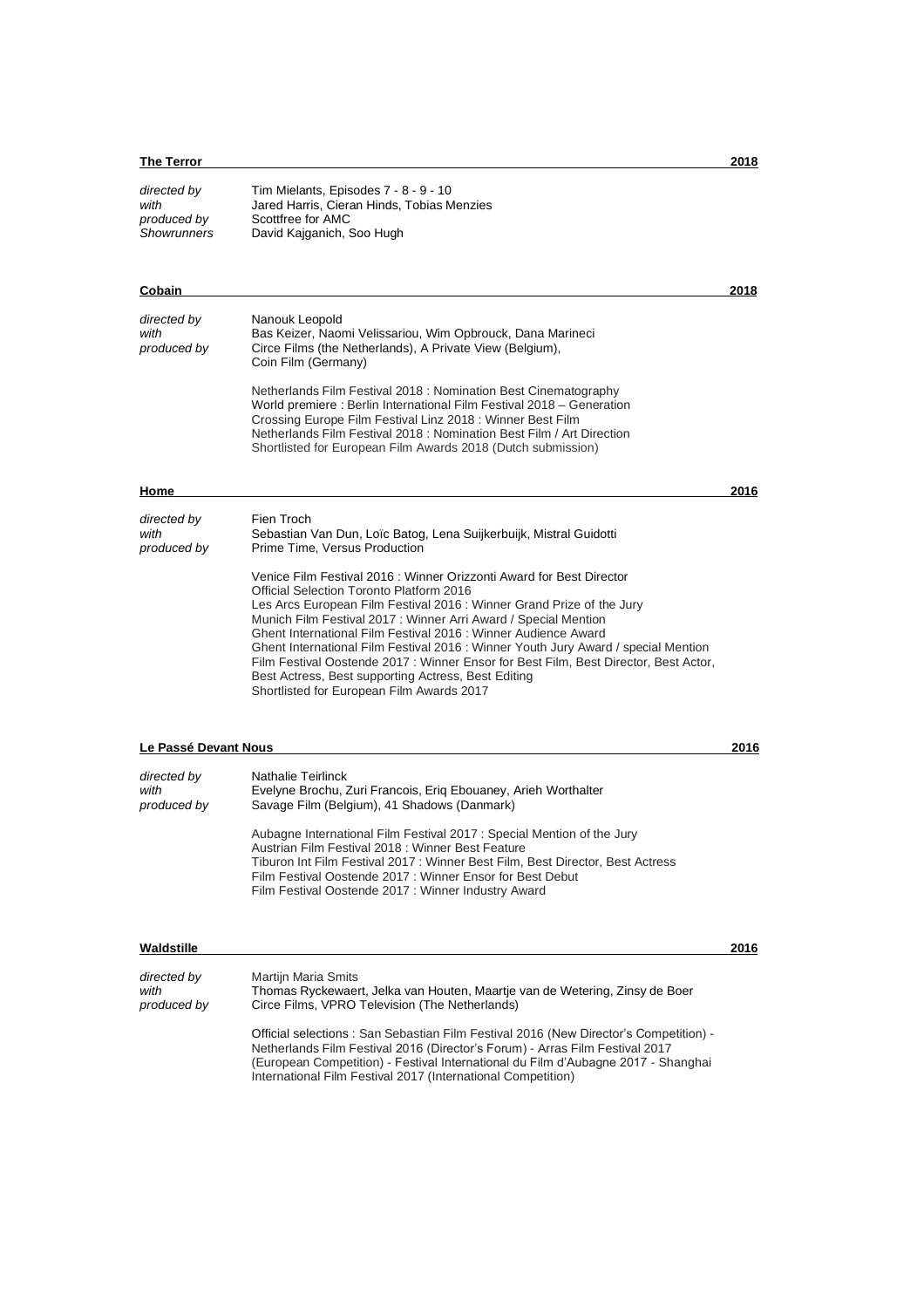| <b>Full Contact</b>                |                                                                                                                                                                                                                                                                                                                                                                                                                                                                                   | 2015 |
|------------------------------------|-----------------------------------------------------------------------------------------------------------------------------------------------------------------------------------------------------------------------------------------------------------------------------------------------------------------------------------------------------------------------------------------------------------------------------------------------------------------------------------|------|
| directed by<br>with<br>produced by | David Verbeek<br>Grégoire Colin, Lizzie Brocheré, Slimane Dazi<br>Lemming Film, Wild At Art (The Netherlands), Nukleus Film (Croatia)                                                                                                                                                                                                                                                                                                                                             |      |
|                                    | Chicago International Film Festival 2015: Winner Best Cinematography<br>Netherlands Film Festival 2016 : Winner Best Cinematography<br>Netherlands Film Festival Director's Forum 2016 : Winner Best Film<br>Chicago International Film Festival 2015: Winner Best Actress<br>Official selection Rotterdam International Film Festival 2016<br>Official selection Tokyo International Film Festival 2015<br>Official selection Toronto International Film Festival, Platform 2015 |      |
| Zurich                             |                                                                                                                                                                                                                                                                                                                                                                                                                                                                                   | 2015 |
| directed by                        | Sacha Polack                                                                                                                                                                                                                                                                                                                                                                                                                                                                      |      |
| with<br>produced by                | Wende Snijders, Sacha A.Gersak, Barry Atsma, Aaron Roggeman<br>Viking Film (The Netherlands), Rohfilm (Germany), A Private View (Belgium)                                                                                                                                                                                                                                                                                                                                         |      |
|                                    | Netherlands Film Festival 2015 : Nomination Best Cinematography<br>World Premiere Berlinale Forum 2015 – Winner Cicae Art Cinema Award                                                                                                                                                                                                                                                                                                                                            |      |
| <b>Flying Home</b>                 |                                                                                                                                                                                                                                                                                                                                                                                                                                                                                   | 2014 |
| directed by<br>with<br>produced by | Dominique Deruddere<br>Jamie Dornan, Jan Decleir, Anthony Head, Charlotte De Bruyne<br>Kanakna, Otomoatic (Belgium), Twenty Four 9 Films (Germany)                                                                                                                                                                                                                                                                                                                                |      |
| <b>The Treatment</b>               |                                                                                                                                                                                                                                                                                                                                                                                                                                                                                   | 2014 |
| directed by<br>with<br>produced by | Hans Herbots<br>Geert Van Rampelberg, Ina Geerts, Johan van Assche, Laura Verlinden<br>Eyeworks (Belgium), Phanta Film (The Netherlands)                                                                                                                                                                                                                                                                                                                                          |      |
| Kid                                |                                                                                                                                                                                                                                                                                                                                                                                                                                                                                   | 2013 |
| directed by                        | Fien Troch                                                                                                                                                                                                                                                                                                                                                                                                                                                                        |      |
| with<br>produced by                | Bent Simons, Maarten Meeusen, Gabriela Carizzo, Rit Ghoos<br>Prime Time, Versus (Belgium), N279 Entertainment (Netherlands),<br>Augenschein (Germany)                                                                                                                                                                                                                                                                                                                             |      |
|                                    | Winner André Cavens Award for Best Film by the Belgian Film Critics Association.<br>Winner Magritte Award for Best Flemish Film in Coproduction                                                                                                                                                                                                                                                                                                                                   |      |
| <b>The Verdict</b>                 |                                                                                                                                                                                                                                                                                                                                                                                                                                                                                   | 2013 |
| directed by<br>with<br>produced by | Jan Verheyen<br>Koen De Bouw, Johan Leysen, Veerle Baetens<br>Eyeworks (Belgium)                                                                                                                                                                                                                                                                                                                                                                                                  |      |
|                                    | Winner Best Cinematography Ensor Award – Film Festival Oostende 2014                                                                                                                                                                                                                                                                                                                                                                                                              |      |
| It's All So Quiet                  |                                                                                                                                                                                                                                                                                                                                                                                                                                                                                   | 2013 |
| directed by                        | Nanouk Leopold                                                                                                                                                                                                                                                                                                                                                                                                                                                                    |      |
| with<br>produced by                | Jeroen Willems, Henri Garcin, Wim Opbrouck<br>Circe Films, N279 Entertainment (the Netherlands), Coin Film (Germany)                                                                                                                                                                                                                                                                                                                                                              |      |
|                                    | Netherlands Film Festival 2013 : Nomination Best Cinematography                                                                                                                                                                                                                                                                                                                                                                                                                   |      |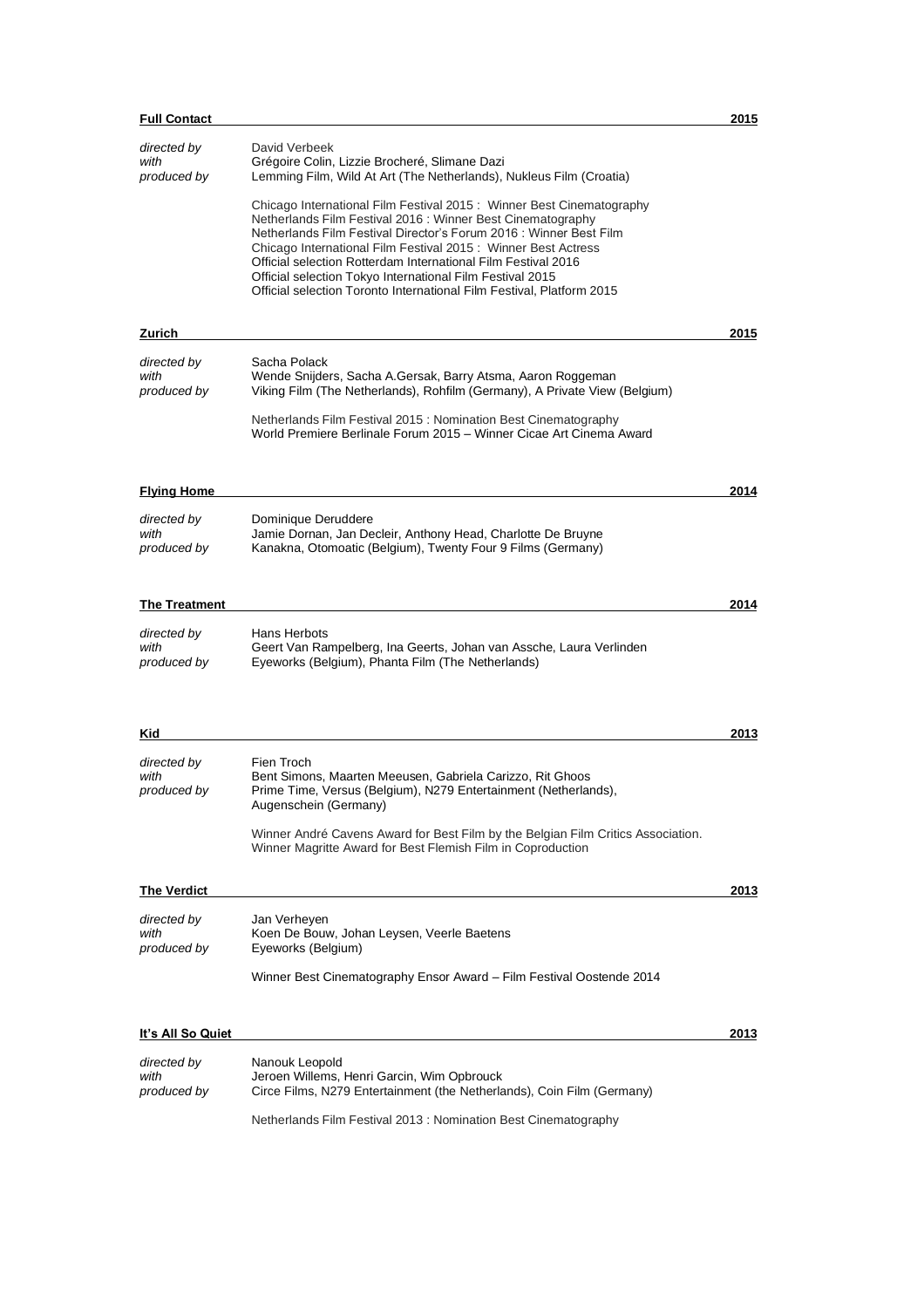| The Invader                        |                                                                                                                                                                                                                                                                                                                                                                                                                                                                                                                                                                     | 2012 |
|------------------------------------|---------------------------------------------------------------------------------------------------------------------------------------------------------------------------------------------------------------------------------------------------------------------------------------------------------------------------------------------------------------------------------------------------------------------------------------------------------------------------------------------------------------------------------------------------------------------|------|
| directed by<br>with<br>produced by | Nicolas Provost<br>Isaka Sawadogo, Stefania Rocca, Serge Riaboukine<br>Prime Time, Versus (Belgium), Hepp Film (Sweden),<br>Augenschein (Germany)<br>Winner Ensor for Best Cinematography at Film Festival Oostende 2012                                                                                                                                                                                                                                                                                                                                            |      |
|                                    | Winner Ensor for Best Director, Best Music, Costume Design 2012<br>Winner Industry Award at Film Festival oostende 2012<br>Worlpremiere 68th Venice Film Festival, Orizzonti Competition.<br>Winner Grand Jury Prize for Best New Director, Seattle Film Festival 2012<br>Winner Reflet d'Or for Best Director, Geneva International Film Festival 2012<br>Official Selections for Torornto (2011), San Sebastian (2011), AFI Film Festival Los<br>Angeles, Palm Springs, Hamburg, Montreal, Ghent, Premiers Plans Angers,<br>Rotterdam International Film Festival |      |
| Milo                               |                                                                                                                                                                                                                                                                                                                                                                                                                                                                                                                                                                     | 2012 |
| directed by<br>with<br>produced by | Berend and Roel Boorsma<br>Stuart Graham, Laura Vasiliu, Jer O'Leary<br>Samson Films (Ireland), Fu Works (The Netherlands), A private View (Belgium)                                                                                                                                                                                                                                                                                                                                                                                                                |      |
| Swooni                             |                                                                                                                                                                                                                                                                                                                                                                                                                                                                                                                                                                     | 2011 |
| directed by<br>with<br>produced by | Kaat Beels<br>Natali Broods, Sara de Roo, Geert van Rampelberg, Isaka Swadogo<br>Eyeworks (Belgium)                                                                                                                                                                                                                                                                                                                                                                                                                                                                 |      |
|                                    | Nomination Best Cinematography Ensor Award, Filmfestival oostende 2012                                                                                                                                                                                                                                                                                                                                                                                                                                                                                              |      |
| <b>Brownian Movement</b>           |                                                                                                                                                                                                                                                                                                                                                                                                                                                                                                                                                                     | 2011 |
| directed by<br>with<br>produced by | Nanouk Leopold<br>Sandra Huller, Dragan Bakema, Sabine Timoteo<br>Circe Films (The Netherlands), Serendipity Films (Belgium), Coin Film (Germany)                                                                                                                                                                                                                                                                                                                                                                                                                   |      |
| <b>Dossier K</b>                   |                                                                                                                                                                                                                                                                                                                                                                                                                                                                                                                                                                     | 2009 |
| directed by<br>with<br>produced by | Jan Verheyen<br>Koen De Bouw, Werner De Smedt, Blerim Destani<br>Eyeworks (Belgium)                                                                                                                                                                                                                                                                                                                                                                                                                                                                                 |      |
| <b>Unspoken</b>                    |                                                                                                                                                                                                                                                                                                                                                                                                                                                                                                                                                                     | 2009 |
| directed by<br>with<br>produced by | Fien Troch<br>Bruno Todeschini, Emmanuelle Devos<br>Versus Productions (Belgium), Motel Films (The Netherlands                                                                                                                                                                                                                                                                                                                                                                                                                                                      |      |
| <b>Someone Else's Happiness</b>    |                                                                                                                                                                                                                                                                                                                                                                                                                                                                                                                                                                     | 2005 |
| directed by<br>with<br>produced by | Fien Troch<br>Ina Geerts, Johanna ter Steege, Johan Leysen, Natali Broods<br>Prime Time (Belgium), Motel Films (The Netherlands)                                                                                                                                                                                                                                                                                                                                                                                                                                    |      |
|                                    | Camerimage 2006 Golden Frog Nomination, European Debuts Copetition<br>Thessaloniki Film Festival 2005, Winner Golden Alexander for Best Film                                                                                                                                                                                                                                                                                                                                                                                                                        |      |